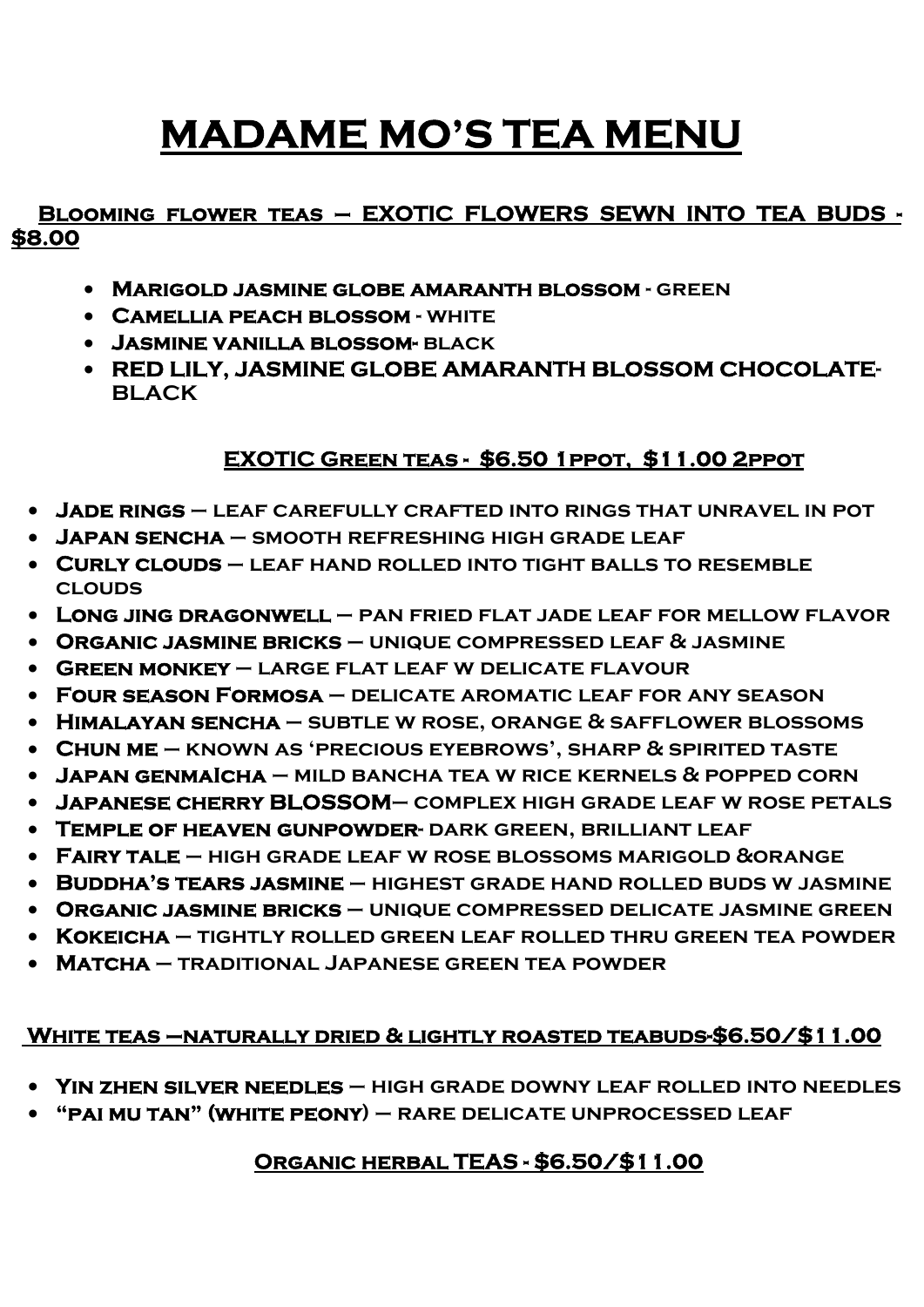- **Peppermint high grade organic leaf**
- **Lemongrass ginger & goji berry high grade refreshing mix**
- **Chamomile w lavender blossoms**

#### **TRADITIONAL black teas - \$6.50/\$11.00**

- **golden mao feng sweet full bodied & smooth tasting**
- **golden monkey tightly rolled buds w smoky sweet flavour**
- **china lychee high grade leaf w lychee buds**
- **Afternoon bliss blend of china/Ceylon tea w hints of vanilla**
- **Chilli chocolate smooth subtle choc flavor w a kick of chilli**
- **Buddha's garden unique mix of rose, jasmine, orange & lotus w leaf**
- **Strawberries & Champagne sweet strawberries w tang of champa's**
- **Pu erh chrysanthemum high grade earthy compressed leaf w chrys**
- **Black lemon and berry –full body w rose, marigold, lemon & berry**
- **Earl grey high grade leaf w bergamot & swiss blue cornflowers**

## **ROOIBOS – potent anti oxidant non caffeine tea -\$6.50/\$11.00**

- **Rooibos, ginger & citrus peel**
- **rooibos, choc drops, cream & apple pieces & shredded coconut**
- **rooibos, caramel & vanilla pieces**

## **Oolong teas – light fragrant to deep roasted flavors-\$6.50/\$11.00**

- **Iron goddess 'tie guan yin' known as pearl of Chinese oolongs**
- **Golden lily oolong aromatic w honey overtones**
- **Dragon pearl's (Formosa) premium buds from top of mountain**
- **Dong ding traditional hand rolled rich tasting tea buds**

# **Chai TEAS - \$6.50/\$11.00**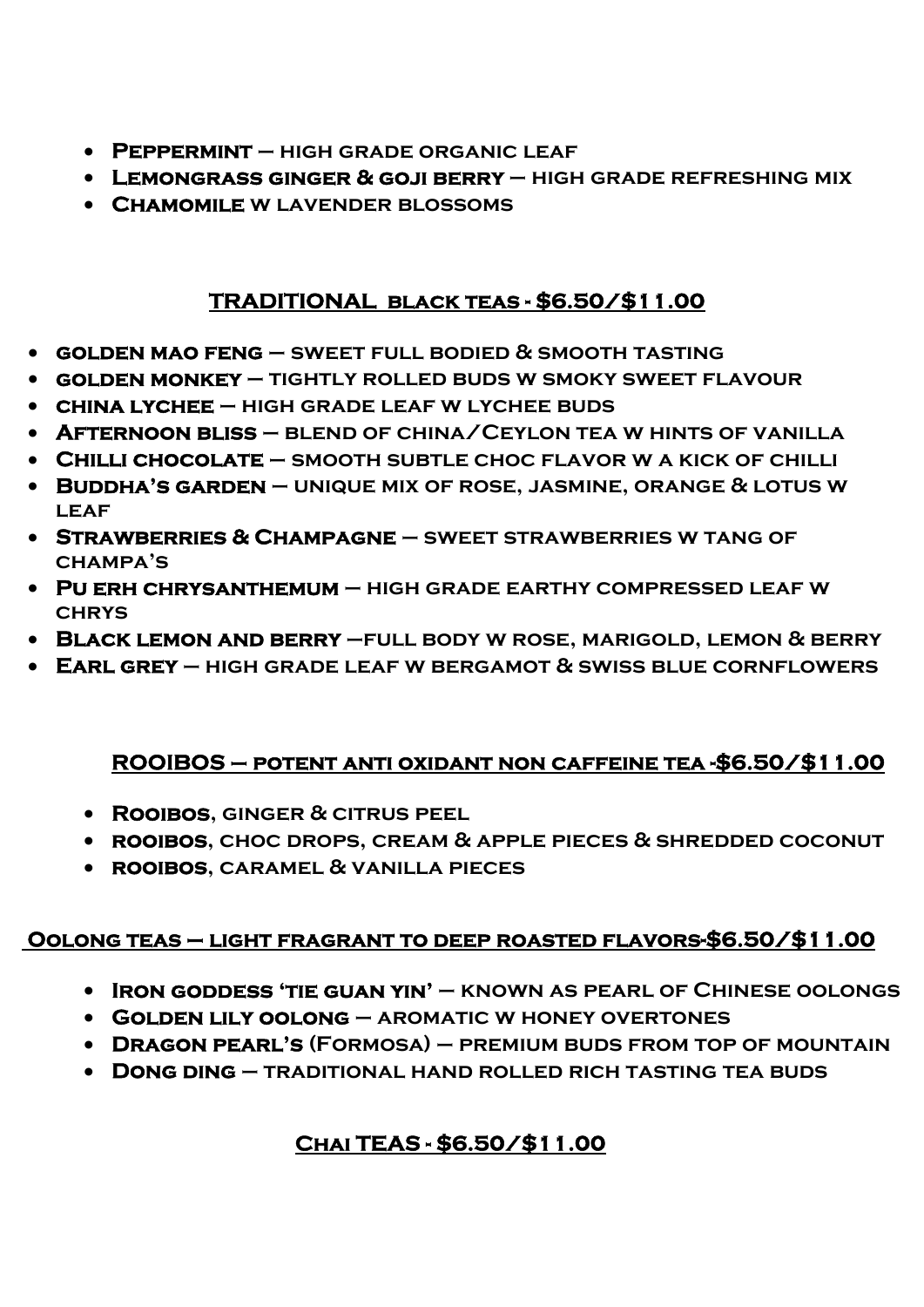• **LIGHT CHAI – MASALA BLACK W STAR ANISE, CINNAMON, CLOVES,** 

 **BAY LEAVES & GINGER** 

• **CHAI DECAF - BLACK TEA, CARDAMON, GINGER, CLOVES, NUTMEG,** 

 **CINNAMON, ANISEED, BLACK PEPPER & ROSE BUDS** 

- **YOGI HERBAL CHAI CINNAMON, CARDAMON, CLOVES, GINGER & BLACK PEPPER**
- **HERBAL CHAI- CHAMOMILE, NUTMEG, GINGER, CINNAMON, CLOVES, STAR ANISE, APPLE & STINGING NETTLE**
- **HONEYBUSH CHAI HONEYBUSH, CINNAMON, CARDAMON, GINGER, CLOVES, FENNEL & NUTMEG**

# **Exotic ENTRÉEs**

- **Wasabi green peas \$3.00**
- **Seaweed salad \$4.00**
- **Edamame beans w Himalayan rock salt- \$4.00**
- **OKONOMIYAKI- JAPANESe pancake w octopus & sauces- \$7.00**
- **Takoyaki -6 Japanese style octopus dumpling w sauces - \$7.00**
- **Arabiki pork sausage, gluten free w cheese & mustards \$7.00**

#### **Delicious Dumplings**

**Served in sets of 4-\$9.00/8-\$16.00/10-\$20.00 {most popular to order mix of all types}** 

- **'momo's' Tibetan dumplings lamb & vegetarian**
- **'gyoza' Japanese dumplings pork & cabbage & vegetarian**

#### **SUPERB STEAMED BUNS**

- **barbeque pork steamed bun- \$3.50** 
	- **Vegetarian steamed bun- \$3.50**